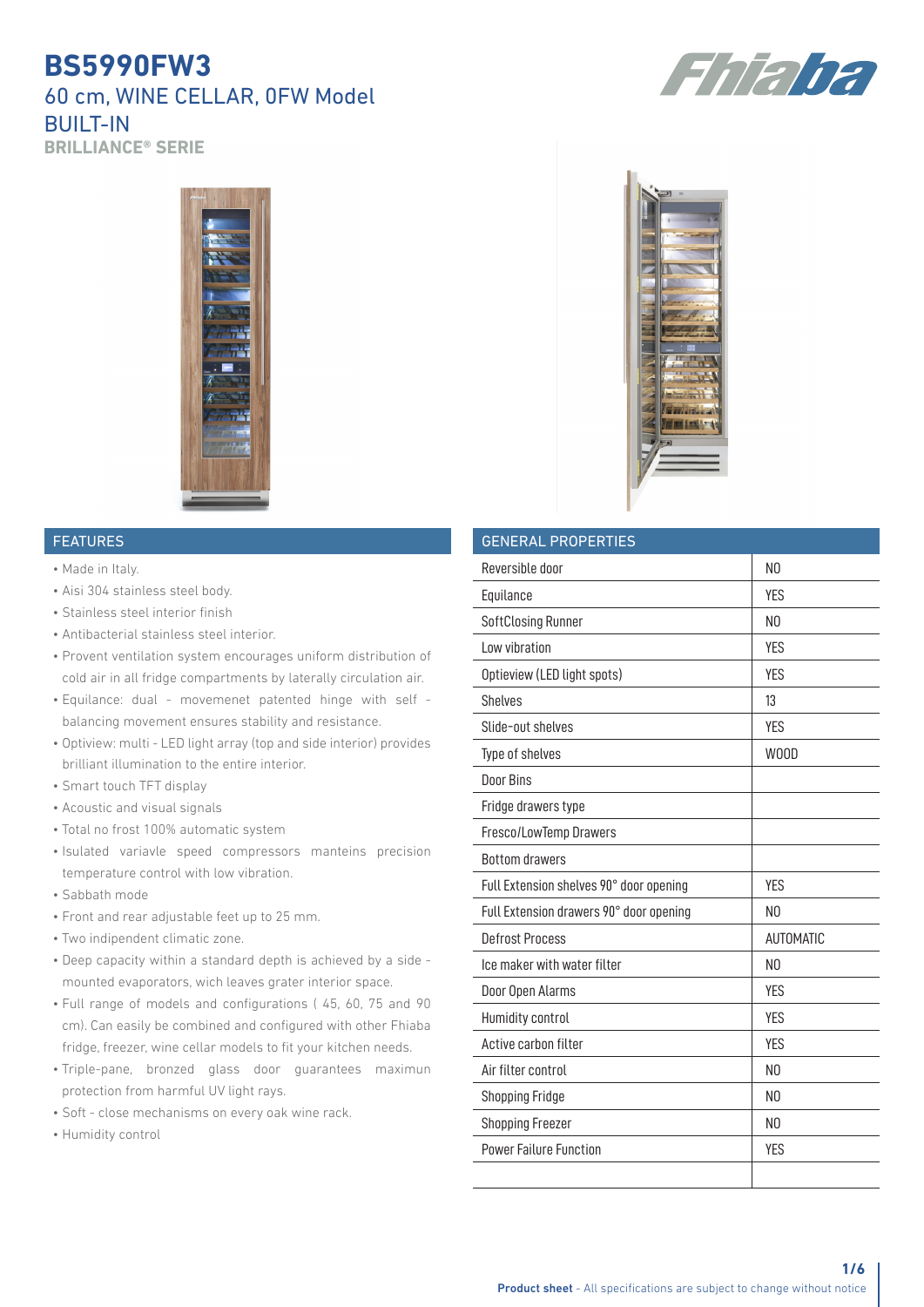60 cm, WINE CELLAR, 0FW Model BUILT-IN **BRILLIANCE® SERIE PRODUCT DETAIL**







1D | 2M **D** = door **M** = separate microclimates wine cellar

| <b>CAPACITY</b>                                          |     |
|----------------------------------------------------------|-----|
| Volume Compartment 1(L)                                  | 352 |
| Volume Compartment 2 (L)                                 |     |
| Volume Compartment 3 (L)                                 |     |
| Total Net Volume (L)                                     | 352 |
| Total Gross Volume (L)                                   | 364 |
| Compartment 1/Upper wine cellar<br>capacity (bottles)    | 48  |
| Compartment 2 / Lower wine cellar<br>capacity (bottles)  | 30  |
| Compartment 3 / Bottom wine cellar<br>capacity (bottles) |     |
|                                                          |     |

| <b>TECHNICAL DETAILS</b>             |                   |  |
|--------------------------------------|-------------------|--|
| Absorbed power (W)                   | 175               |  |
| Total absorbed current (A)           | 1.2               |  |
| Voltage (V)                          | 220-240V          |  |
| Frequency (Hz)                       | $50 - 60$ Hz      |  |
| Power Cord Length (mm)               | 2                 |  |
| Plug Type                            | Tipo F Schuko 16A |  |
| Climatic class                       | SN/T              |  |
| Noise level (dB)                     | 41                |  |
| Refrigerant (gas)                    | R600a             |  |
| Water connection / female attachment |                   |  |
|                                      |                   |  |
|                                      |                   |  |

| <b>EFFICIENCY</b>                         |                |
|-------------------------------------------|----------------|
| New Energy Label class                    | G              |
| Energy consumption (kWh/year)             | 169            |
|                                           |                |
| <b>DIMENSIONS &amp; WEIGHT</b>            |                |
| Height of the product (closed weels) (mm) | 2050           |
| Adjustable feet height (mm)               | 25             |
| Width of the product (mm)                 | 599            |
| Depth of Product without handle (mm)      | 615            |
| Wall cavity height (mm)                   | 2064           |
| Wall cavity width (mm)                    | 600            |
| Wall cavity depth (mm)                    | 650            |
| Net Weight (kg)                           | 133            |
| Gross Weight (kg)                         | 153            |
|                                           |                |
| <b>TEMPERATURE RANGES</b>                 |                |
| <b>Climatic compartments</b>              | 2              |
| Compartment 1/ Upper temperature (°C)     | from 4 to 18   |
| Compartment 2 / Middle temperature (°C)   | from 4 to 18   |
| Low temp zone                             | N <sub>0</sub> |
| Compartment 3 / Low temperature (°C)      |                |
| Dual zone                                 | N <sub>0</sub> |
|                                           |                |
|                                           |                |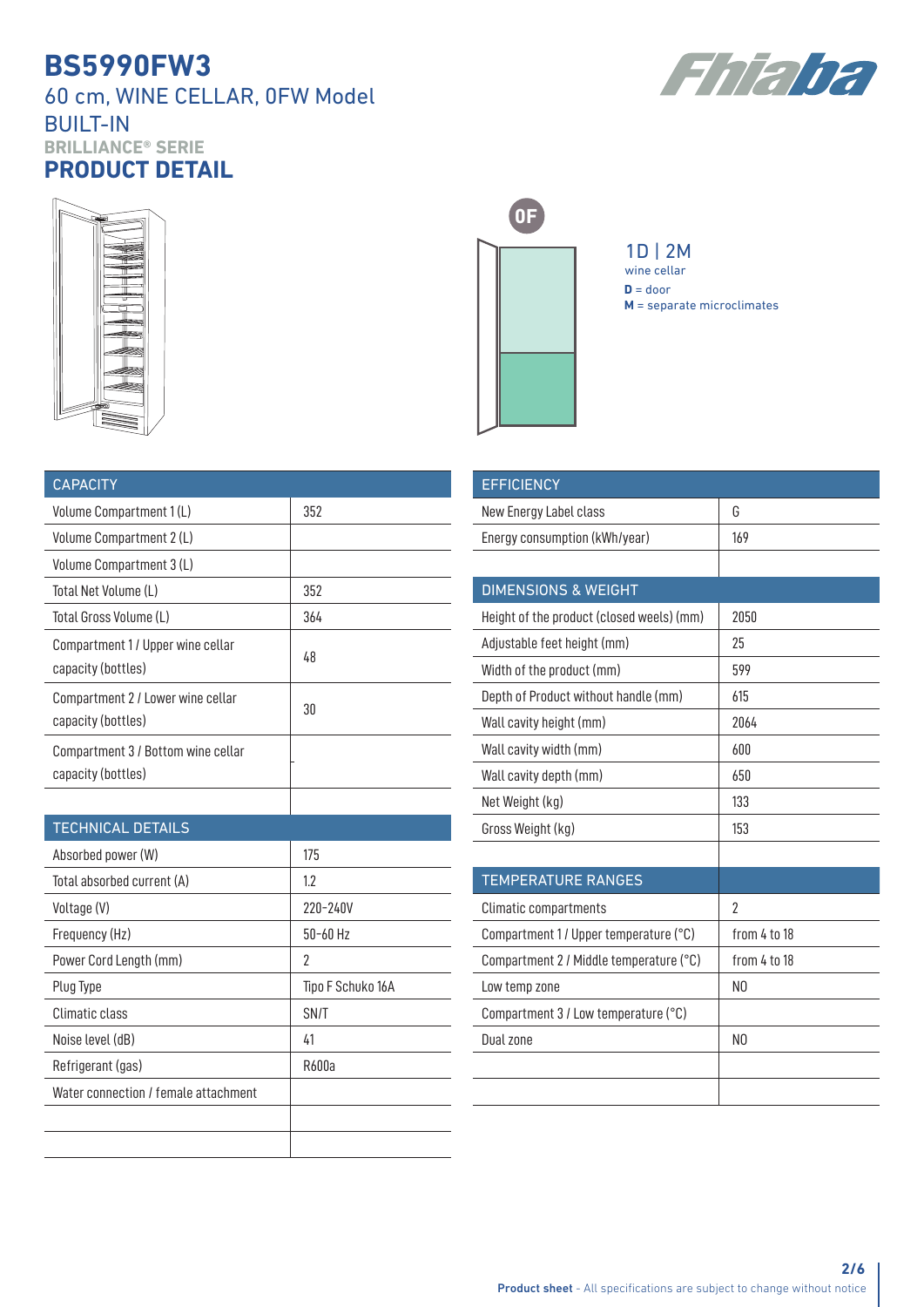60 cm, WINE CELLAR, 0FW Model BUILT-IN **BRILLIANCE® SERIE**

## **PRODUCT SPECIFICATIONS AND DIMENSIONS**









# **HINGE 105°**



**TOP VIEW, HINGE 90°**



**TOP VIEW, PLINTH SIZE**







Based on the adjustment of the feet and the height of the panel from the floor, the customer defines the perforated plinth to be installed on the equipment.

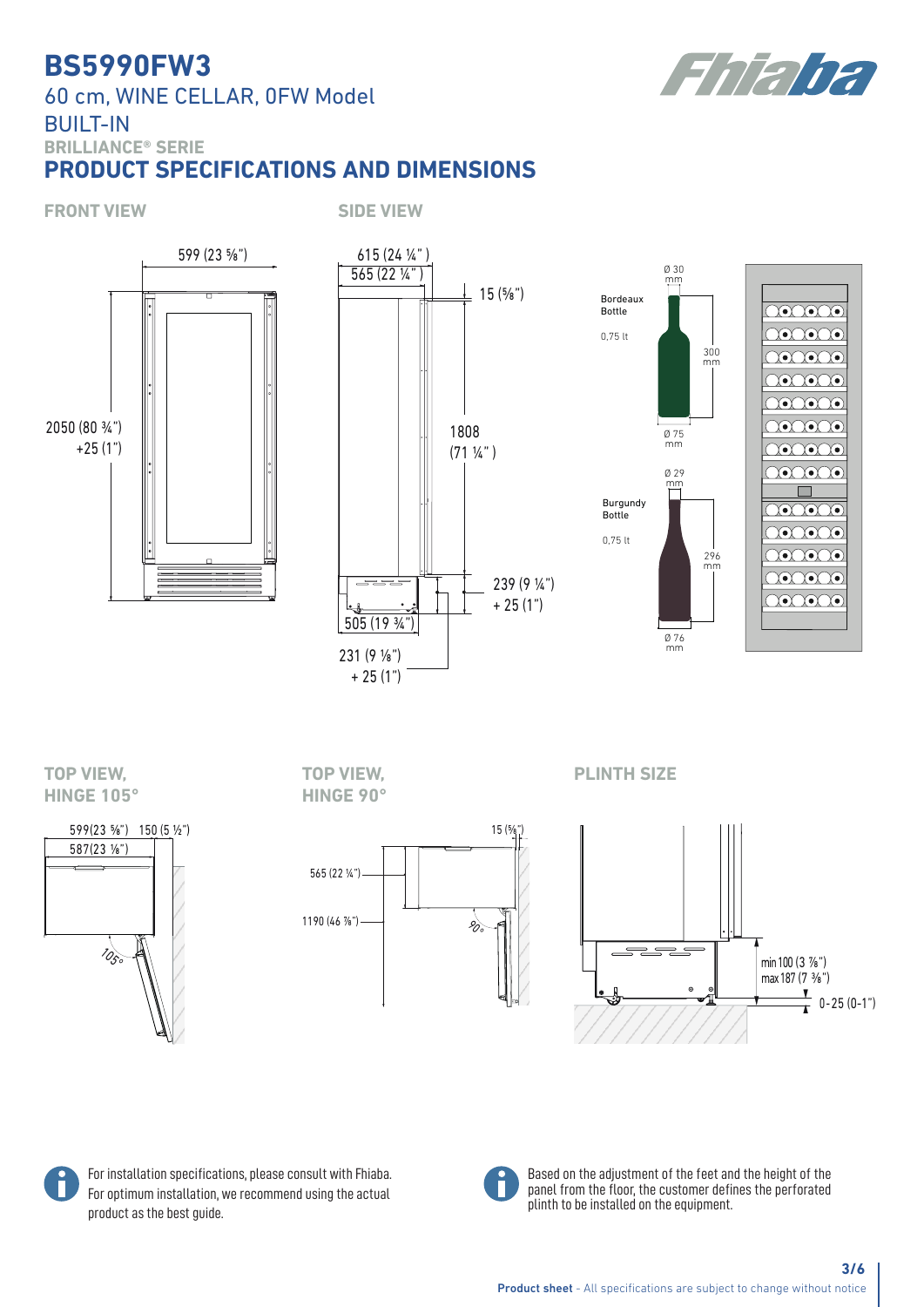60 cm, WINE CELLAR, 0FW Model BUILT-IN **BRILLIANCE® SERIE**

**NICHE SPECIFICATIONS AND DIMENSIONS**



| <b>TECHNICAL DATA</b>                   |     |
|-----------------------------------------|-----|
| Niche Width $A$ (mm)                    | 600 |
| Unit Width <b>B</b> (mm)                | 587 |
| Unit Width with lateral frames $C$ (mm) | 599 |

## **Electrical and Water connection**



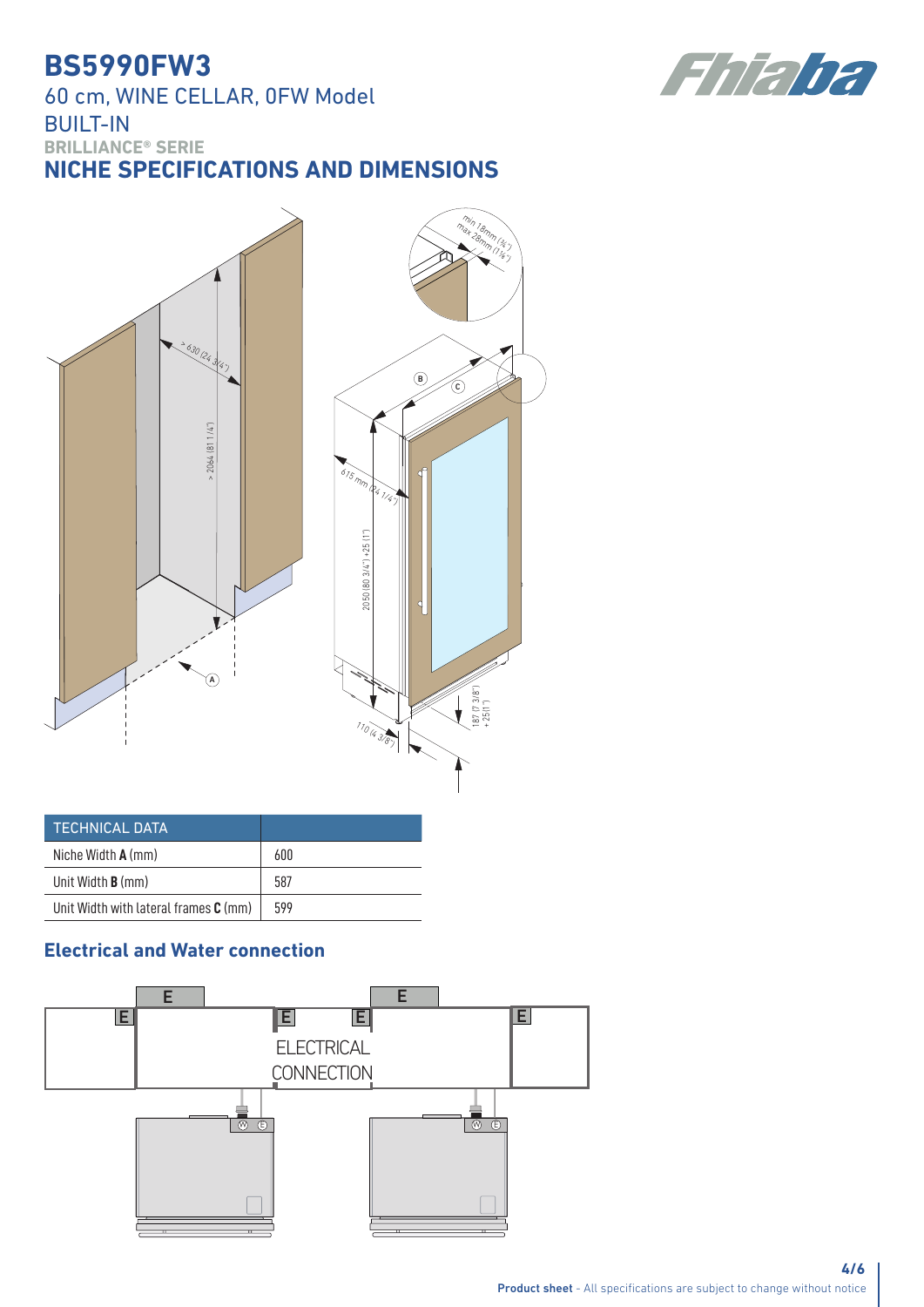60 cm, WINE CELLAR, 0FW Model BUILT-IN **BRILLIANCE® SERIE CUSTOM PANELS INFORMATION**



#### **Integrated Panel Recommendations**

Panels with thickness ranging between 18 mm and 28 mm. Door panels with weight max of 34 kg and drawer panels with weight max of kg. Provide installation of decorative panels during installation of the unit.



6

For installation specifications, please consult with Fhiaba. For optimum installation, we recommend using the actual product as the best guide.